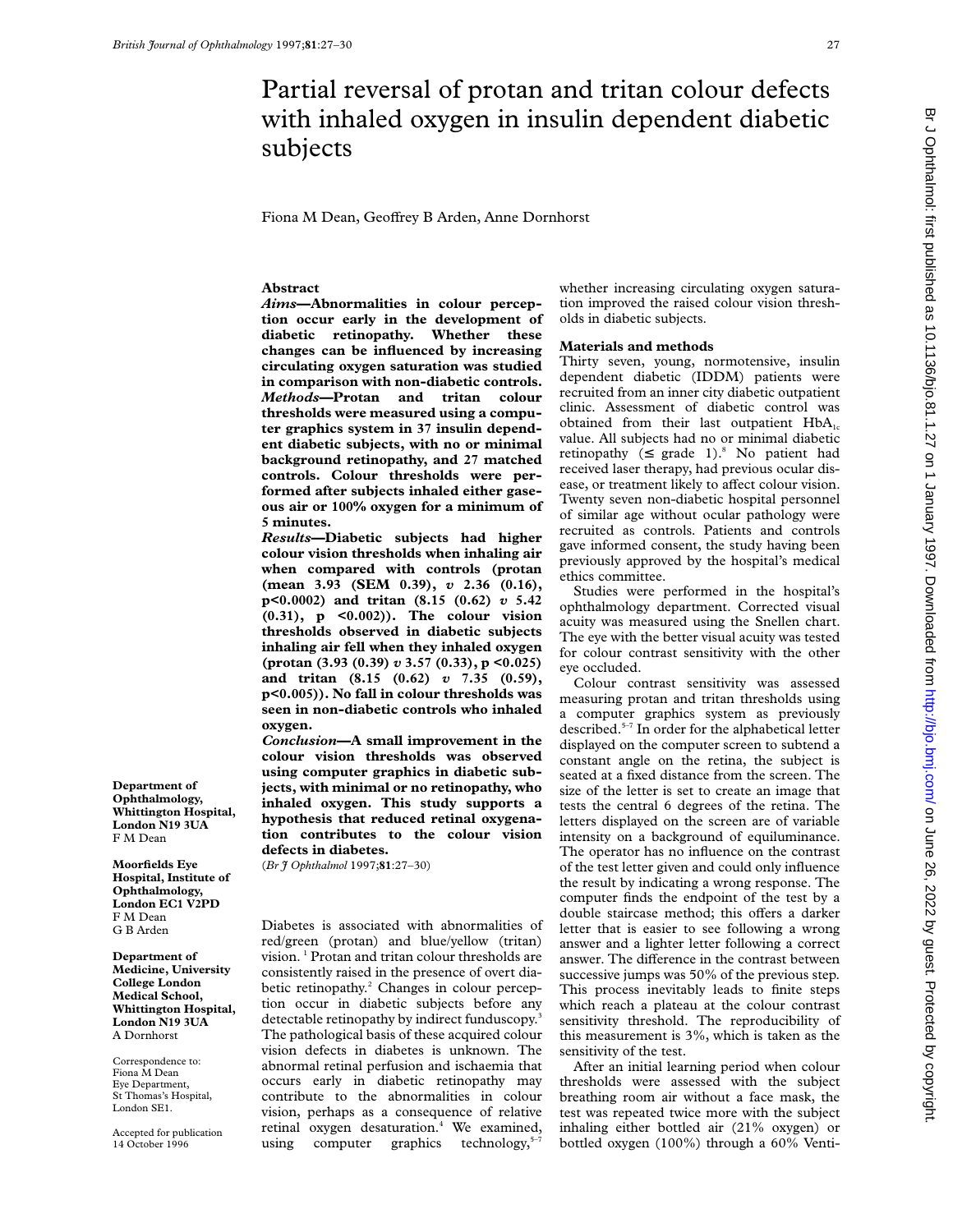|                                                                 | Diabetic           | Controls       |
|-----------------------------------------------------------------|--------------------|----------------|
| Male:female<br>Age $(SE)$ years                                 | 21:16<br>35(1)     | 11:16<br>31(2) |
| Duration of diabetes<br>Median (range) years<br>White:non-white | $11(1-35)$<br>32.5 | 22.5           |

mask. The gases were administered for 5 minutes before threshold sensitivities were measured. Although the person giving the test knew which gas was being used, the subject did not, and the order of the inhaled gases was alternated between subjects to minimise any learning effect that might bias the results.

Dilated funduscopy was performed by the same observer (FMD) in all subjects. The presence or absence of diabetic retinopathy was graded according to the modified Airlie House classification. 8

Changes in oxygen saturation in the peripheral circulation were measured using digital pulse oximetry (Satelite, manufactured by Datex) in 19 subjects (13 diabetic and six control subjects) while inhaling gaseous air and 100% oxygen.

Control subjects were selected to be of similar age and ethnic mix as the diabetic subjects. However there was a higher male:female representation in the IDDM subjects (Table 1). The patient group had a median duration of diabetes of 11 years (range 1–35, mean 13.0). Diabetic control at the time of the study was good, mean  $HbA_{1c}$  7.4% (range 5.6–11.9, non-diabetic range 4–6.5%). In addition to insulin, one diabetic patient was receiving treatment for both ocular myasthenia (pyridostigmine) and hyperthyroidism (carbimazole), being well controlled for both conditions.

Normally distributed data were expressed as mean (SEM), with skewed data (when the arithmetical mean and geometric mean were dissimilar) expressed as median and range. Statistical comparisons between the groups was made using an unpaired Student's *t* test and  $\chi^2$  tests with continuity correction analysis as appropriate. Individual comparisons within the groups were analysed using the paired Student's *t* test. Correlations were performed using simple regression analysis. Significance was defined as  $p < 0.05$ .

### **Results**

No diabetic or control subject had a corrected visual acuity of < 6/18. Corrected visual acuity in 25/36 of the diabetic and 23/26 of the control groups was ≥6/5. Eighteen of the 37 IDDM subjects had no background diabetic retinopathy, while 19 IDDM subjects had background retinopathy (grade 1).

The assessment of colour contrast sensitivity thresholds using the computer graphics system was well tolerated by all subjects, the only discomfort expressed being short lived visual artefacts caused by uniocular occlusion. A learning effect, as anticipated, was observed in both the diabetic and control subjects. The initial tritan and protan thresholds obtained breathing room air were consistently higher than those obtained subsequently breathing gaseous air via a face mask (Table 2).

The arterial oxygen saturation percentage in the peripheral circulation in the diabetic and control subjects was similar when inhaling gaseous air (97.8 (SEM 0.90) *v* 98.2 (0.75), respectively) and rose in both groups with inhaled oxygen (99.6 (0.24) *v* 100.00 (0.01), respectively).

Protan thresholds were significantly higher in the diabetic than the control subjects inhaling both gaseous air (3.93 (0.39) *v* 2.36 (0.16), p <0.0002 ) and oxygen (3.57 (0.33) *v* 2.49 (0.17), p <0.02), (Fig 1). The diabetic subjects, but not the controls, had significantly lower protan thresholds when inhaling oxygen compared with air (3.57 (0.33) *v* 3.93 (0.39), p <0.025), with a >3% decrease in threshold sensitivity being observed in 24/37 of the diabetic individuals as opposed to only 5/27 of the controls ( $\chi^2$  = 11.73, p< 0.025).

Tritan thresholds were significantly higher in the diabetic than the control subjects when inhaling gaseous air (8.15 (0.62) *v* 5.42 (0.31), p <0.002) or oxygen (7.35 (0.59) *v* 5.46 (0.30), p <0.05), (Fig 1). Diabetic subjects had significantly lower tritan thresholds when inhaling oxygen compared with air (7.35  $(0.59)$  v 8.15  $(0.62)$ , p < 0.005), with a >3% decrease in thresholds being observed in 21/37 of the diabetic individuals compared with 7/27 of the controls ( $\chi^2 = 5.23$ , p< 0.05).

There was a significant, positive correlation between the duration of diabetes and colour sensitivity thresholds for protan and tritan when inhaling either air  $(r^2 = 0.129, 95\%$  confidence limits (CL) 3.08–4.57, p<0.05 and  $r^2$  = 0.289, 95% CL 0.1–0.33, p<0.001, respectively) or oxygen  $(r^2 = 0.121, 95\% \text{ CL})$ 0.004–0.14,  $p<0.05$  and  $r^2 = 0.356$ , 95% CL 0.84–2.32, p<0.0001, respectively).

The protan and tritan colour thresholds in the 18 diabetic subjects with no retinopathy (grade 0) were significantly lower than the thresholds of the 19 subjects with grade 1 retinopathy (protan (2.72 (0.21) *v* 5.07 (0.63)) and tritan (6.2 1(0.46) *v* 10.0 (0.95)), p<0.002

*Table 2 Protan and tritan colour contrast sensitivity percentage thresholds in 37 insulin dependent diabetic subjects and 27 controls during an initial learning test run breathing room air and during the study inhaling gaseous air via a Ventimask*

|                                                                    | Diabetic subjects         |                               | Control subjects         |                                         |
|--------------------------------------------------------------------|---------------------------|-------------------------------|--------------------------|-----------------------------------------|
|                                                                    | Room air test run         | Gaseous air<br>Ventimask      | Room air test run        | Gaseous air<br>Ventimask                |
| Protan sensitivity % thresholds<br>Tritan sensitivity % thresholds | 4.44(0.41)<br>8.74 (0.74) | 3.93 $(0.39)$ *<br>8.15(0.62) | 3.08(0.22)<br>6.07(0.34) | $2.36(0.16)$ <sup>+</sup><br>5.42(0.31) |

\*Significant di Verence between test run on room air and gaseous air via Ventimask in diabetic subjects, p<0.05. †Significant di Verence between test run on room air and gaseous air via Ventimask in control subjects, p<0.05.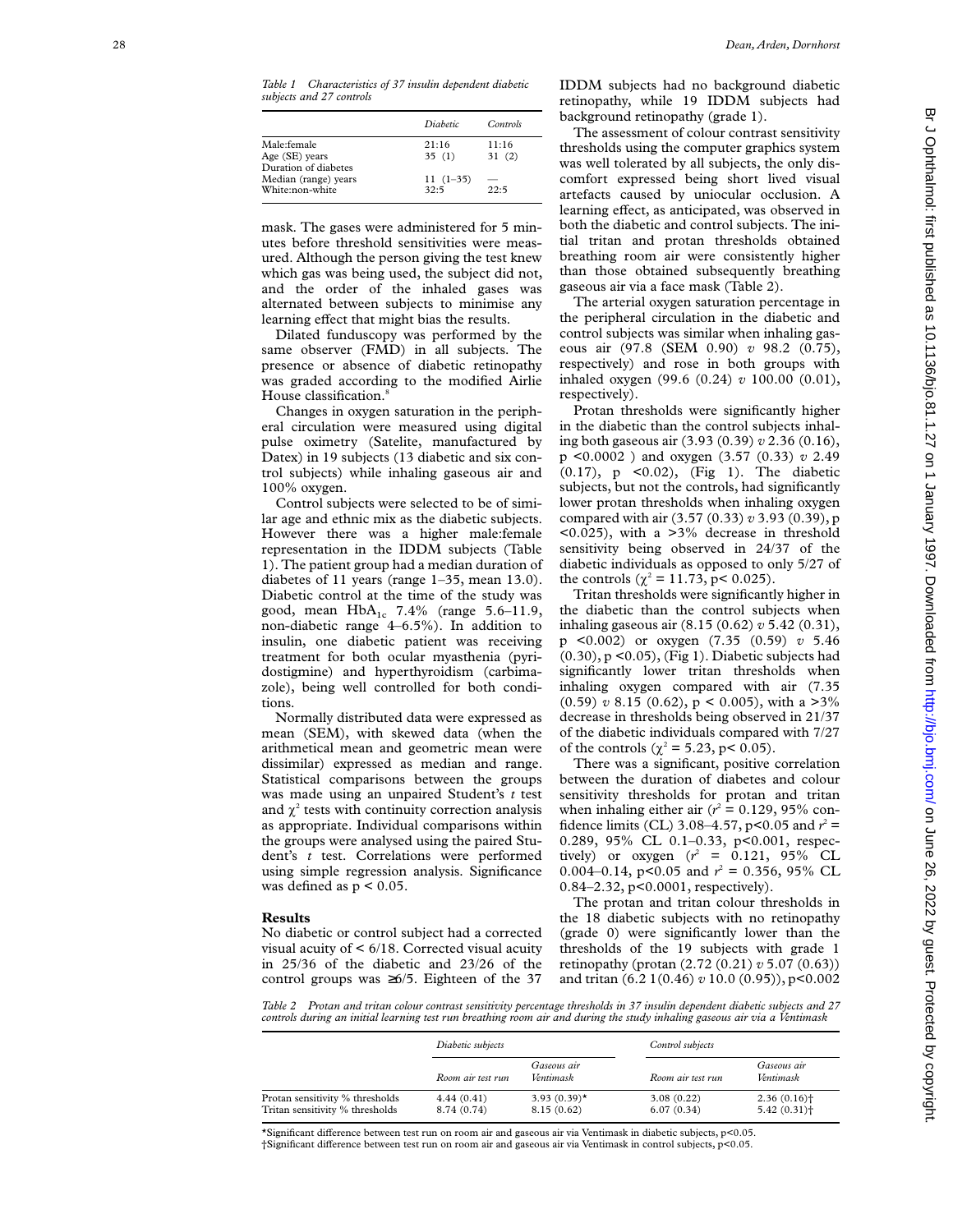

*Figure 1 Protan and tritan colour contrast sensitivity percentage thresholds in 37 insulin dependent diabetic subjects (solid bars) and 27 non-diabetic controls ( open bars) when inhaling gaseous air and 100% oxygen.*



*Figure 2 Protan and tritan colour contrast sensitivity percentage thresholds in 37 insulin dependent diabetic subjects according to grade (0 or 1) of diabetic retinopathy when inhaling gaseous air (A) and 100% oxygen (B).*

in both instances). The response of colour thresholds to inhaled oxygen was of a similar magnitude in diabetic subjects with and without retinopathy (Fig 2).

### **Discussion**

This study confirms abnormalities of both protan and tritan colour vision in diabetic subjects with normal visual acuity and no or minimal background retinopathy.<sup>2</sup> These differences in colour thresholds could not be explained by age.<sup>9</sup> Protan and tritan vision thresholds increased with the duration of diabetes and were higher in the diabetic subjects with grade 1 retinopathy than those with none. Our study shows for the first time that the increased colour contrast sensitivity thresholds associated with diabetes can be lowered with inhaled oxygen.

Optimal colour perception is likely to be dependent on high retinal oxygenation. Defects in colour vision occur in non-diabetic subjects at altitude when arterial oxygen saturation is low and correct when the oxygen saturation is raised.<sup>10</sup> Abnormalities of colour perception in diabetic subjects could result from either compromised retinal arterial oxygen saturation or reduced oxygen tension in the tissue. Small increases in oxygen saturation of the peripheral circulation, similar to those achieved in this study (97 to 100%), would be expected to facilitate oxygen exchange owing to the kinetics of the oxygen–haemoglobin dissociation curve at high saturation. While the oxygen saturation of the peripheral circulation will not, necessarily, reflect the saturation of the retinal circulation, it is likely that the retinal oxygen saturation would also rise in response to inhaled oxygen.

Normal subjects have a vasoconstrictive response in the retina to inhaled oxygen, a response known to be lost early in diabetes.<sup>11 12</sup> Changes in retinal circulation occur in diabetes with areas of hyperperfusion due to capillary shunting and hypoperfusion due to in situ microthrombi, the latter contributing to retinal ischaemia.13 It is possible that abnormal colour vision in diabetic subjects arises from retinal photoreceptors functioning at suboptimal levels of oxygenation. If low retinal oxygenation is a causal factor in the raised colour contrast sensitivity thresholds found in diabetes, improvement of colour vision by increasing retinal oxygenation is to be predicted. Conversely, in healthy subjects with normal retinal oxygenation and optimal cone function further improvement in colour vision would not be expected with inhaled oxygen. Theoretically, a rise in colour contrast sensitivity thresholds could occur as a result of retinal vasoconstriction.

The differences in tritan and protan colour contrast sensitivity thresholds between the diabetic and control subjects observed with and without inhaled oxygen are unlikely to have been explained by a learning effect. The purpose of the initial learning run was to adjust for any bias which might be the result of a learning effect. Alternating the test order of the inhaled gases would have further reduced any effect of learning bias on the results. Theoretically, the slightly greater male predominance in the diabetic than the control group could have influenced the results on protan but not tritan vision. The small differences in visual acuity between the two groups would not be expected to influence colour perception .

We believe that this study provides new evidence that reduced retinal oxygenation may be a causative factor for colour visual defects in diabetic subjects with no or minimal diabetic retinopathy. Further work is needed to establish whether this finding applies to diabetic subjects with more advanced grades of retinopathy.